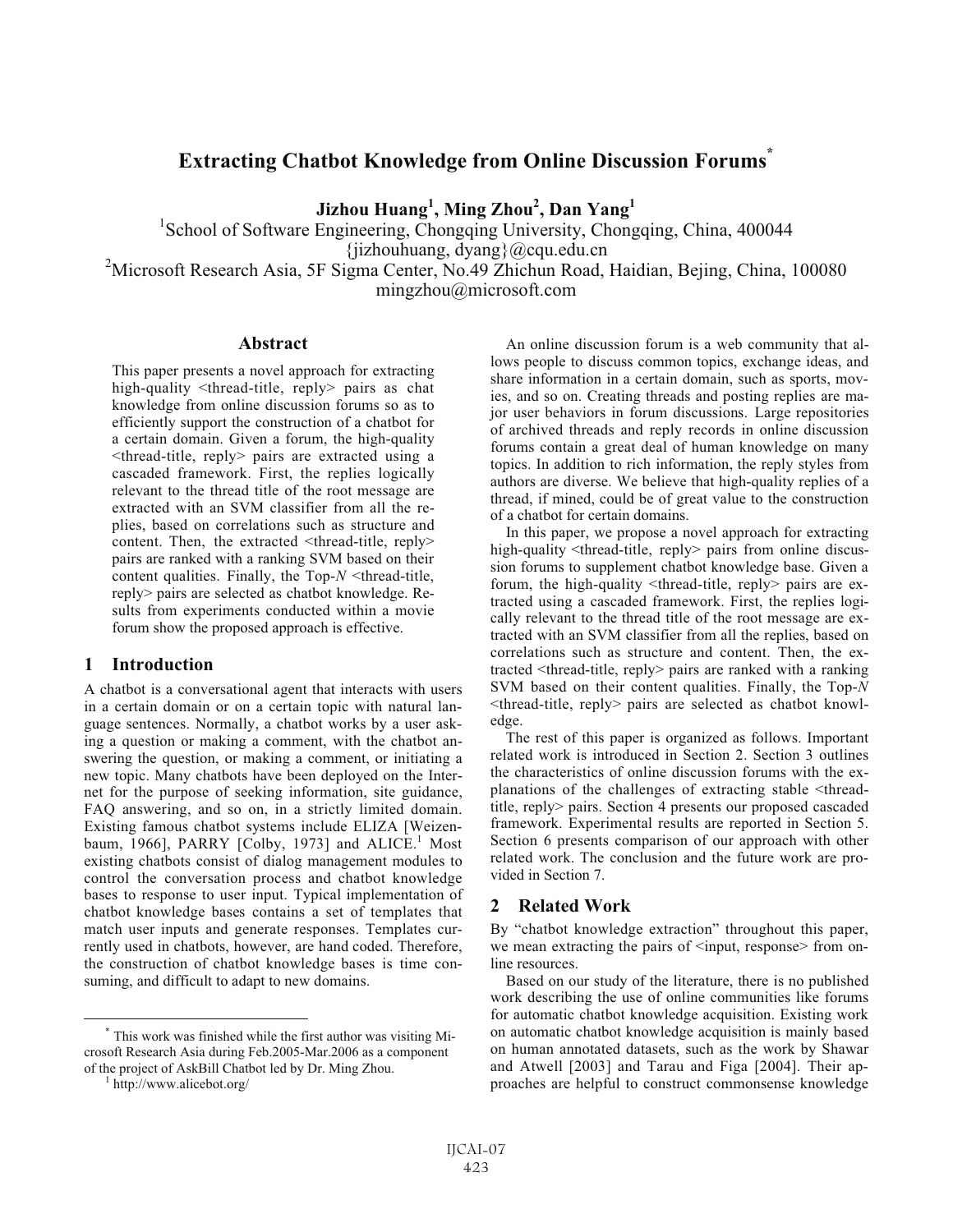for chatbots, but are not capable of extracting knowledge for specific domains.

Notably, there is some work on knowledge extraction from web online communities to support QA and summarization. Nishimura *et al*. [2005] develop a knowledge base for a QA system that answers type "how" questions. Shrestha and McKeown [2004] present a method to detect <question, answer> pairs in an email conversation for the task of email summarization. Zhou and Hovy [2005] describe a summarization system for technical chats and emails about Linux kernel. These researchers' approaches utilize the characteristics of their corpora and are best fit for their specific tasks, but they limit each of their corpora and tasks, so they cannot directly transform their methods to our chatbot knowledge extraction approach.

## **3 Our Approach**

An online discussion forum is a type of online asynchronous communication system. A forum normally consists of several discussion sections. Each discussion section focuses on a specific discussion theme and includes many threads. People can initiate new discussions by creating threads, or ask (answer) questions by posting questions (replies) to an existing section. In a section, threads are listed in chronological order. Within a thread, information such as thread title, thread starter, and number of replies are presented. The thread title is the title of the root message posted by the thread starter to initiate discussion. One can access a thread from the thread list and see the replies listed in chronological order, with the information of the authors and posting times.

Compared with other types of web communities such as newsgroups, online discussion forums are better suited for chatbot knowledge extraction for the following reasons:

- 1. In a thread within a forum, the root message and its following up replies can be viewed as  $\leq$ input, response> pairs, with same structure of chat template of a chatbot.
- 2. There is popular, rich, and live information in an online discussion forum.
- 3. Diverse opinions and various expressions on a topic in an online discussion forum are useful to extract diverse  $\leq$ input, response pairs for chatbots.

Due to technical limitations of current chatbots in handling dialogue management, we think that pairs of  $\leq$ input, response> for a chatbot should be context independent, which means that the understanding inputs and responses will not rely on the previous  $\leq$ input, response $\geq$ .

However, because of the nature of a forum, it is difficult to extract high-quality <input, response> pairs that meet chatbot requirements:

- 1. Replies are often short, elliptical, and irregular, and full of spelling, usage, and grammar mistakes which results in noisy text.
- 2. Not all of replies are related to root messages.
- 3. A reply may be separated in time or place from the reply to which it responds, leading to a fragmented conversational structure. Thus, adjacent replies might be semantically unrelated.

4. There is no evidence to reveal who has replied to which reply unless the participants have quoted the entire entries or parts of a previously posted reply to preserve context [Eklundh, 1998].

To overcome these sorts of difficulties, lexical and structural information from different replies within threads are analyzed in our experiments, as well as user behaviors in discussions.

Therefore, to extract valid pairs of  $\leq$ input, response $\geq$ from a forum, we first need to extract relevant replies to initial root messages. In this process, replies that are relevant to the previous replies rather than to the initial root message are ignored and the replies logically directly relevant to the thread title are extracted. The replies to the initial root message, in spite of being relevant, may have different qualities. To select high-quality replies, a ranking SVM is employed to rank the replies. Finally, the pairs of the title of the root message and the extracted Top-*N* replies are used as the chatbot knowledge.

## **4 Cascaded Hybrid Model**

An input online discussion forum *F* contains discussion sections  $s_1, s_2, ..., s_k$ . A section consists of *T* threads  $t_1, t_2, ..., t_u$ . Each thread *t* is a sequence of replies  $t = {r_0, r_1, r_2, ..., r_n}$ , where  $r_0$  is the root message posted by the thread starter and  $r_i$  is the *ith* ( $i \ge 1$ ) reply. A reply *r* is posted by a participant *p* at a specific moment *m* with content *c.* A thread *t* can be modeled as a sequence of triplets:

$$
t = \{r_0, r_1, r_2, \dots, r_n\}
$$

 ${((p_0, m_0, c_0), (p_1, m_1, c_1), (p_2, m_2, c_2), ..., (p_n, m_n, c_n)}$ 

We define an *RR* as a direct reply  $r_j$  ( $j \ge 1$ ) to the root message  $r_0$  where  $r_i$  is not correlated with the other reply  $r_{j'}(j' \geq 1 \land j' \neq j)$  in the thread.

Therefore, chatbot knowledge (*CK*) can be viewed as the pairs of  $\leq$ input, response> that fulfill the following constraints:

#### $CK = \{ (input, response) \}$

 $=\{(thread\text{-}title, high-quality RR)\}$ 

A thread title is used to model the user input of a chatbot and *RRs* of this thread are used to model the chatbot responses. The high-quality pairs of <thread-title, *RR*> will be selected as chatbot knowledge.

A high-quality pair of <thread-title, *RR*> for the chatbot should meet the following requirements:

- 1. The thread-title is meaningful and popular.
- 2. The *RR* provides descriptive, informative and trustworthy content to the root message.
- 3. The *RR* has high readability, neatly short and concise expressive style, clear structure.
- 4. The *RR* is attractive and can capture chatter's interest.
- 5. Both thread-title and *RR* should have NO intemperate sentiment, no obscene words and exclusive personal information.
- 6. Both thread-title and *RR* should have proper length.

In this paper, identifying the qualified thread-title is not our focus. Instead, we focus on selecting qualified *RR*. Figure 1 illustrates the structure of the cascaded model. The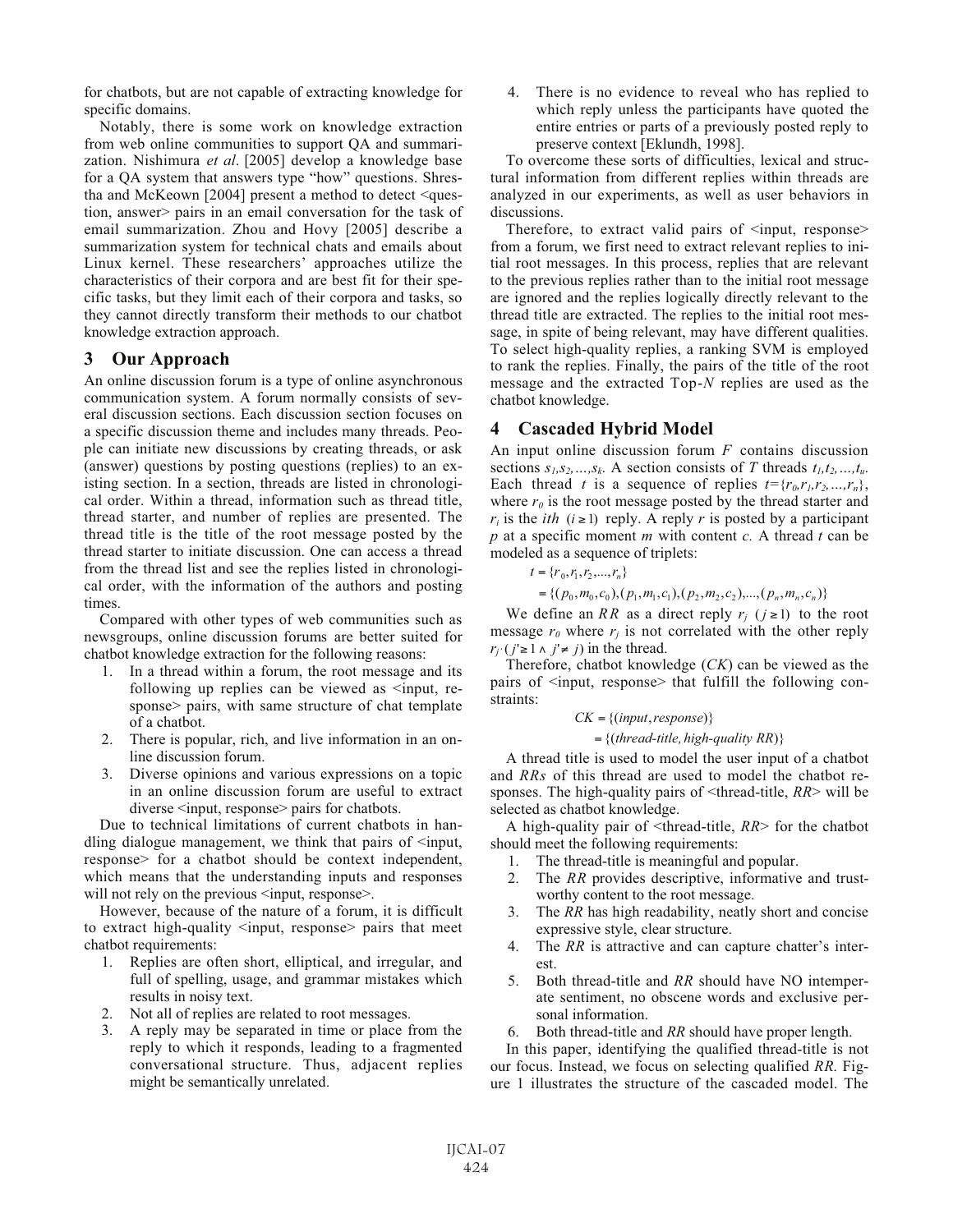first pass (on the left-hand side) applies an SVM classifier to the candidate *RR* to identify the *RR* of a thread. Then the second pass (in the middle) filters out the *RR* that contains intemperate sentiment, obscene words and personal information with a predefined keyword list. The *RR* which is longer than a predefined length is also filtered out. Finally the *RR* ranking module (on the right-hand side) is used to extract the descriptive, informative and trustworthy replies to the root message.



#### **4.1** *RR* **Identification**

The task of *RR* identification can be viewed as a binary classification problem of distinguishing *RR* from *non-RR*. Our approach is to assign a candidate reply  $r_i$  ( $i \ge 1$ ) an appropriate class  $y$  (+1 if it is an RR, -1 or not). Here Support Vector Machines (SVMs) is selected as the classification model because of its robustness to over-fitting and high performance [Sebastiani, 2002].

SVMlight [Joachims, 1999] is used as the SVM toolkit for training and testing. Table 1 lists the feature set to identify *RR* for a pair of  $\leq$ thread-title, reply $\geq$ .

#### **1 Structural features**

- 1-1 Does this reply quote root message?
- 1-2 Does this reply quote other replies?
- 1-3 Is this reply posted by the thread starter?
- 1-4 # of replies between same author's previous and current reply

## **2 Content features**

- $2-1$  # of words
- 2-2 # of content words of this reply
- 2-3 # of overlapping words between thread-title and reply
- 2-4 # of overlapping content words between thread-title and reply
- 2-5 Ratio of overlapping words
- 2-6 Ratio of overlapping content words between threadtitle and reply
- 2-7 # of domain words of this reply
- 2-8 Does this reply contain other participants' registered nicknames in forum?

#### Table 1. Features for *RR* Classifier.

In our research, both structural and content features are selected. In structural features, quotation maintains context coherence and indicates the relevance between the current reply and the quoted root message or reply, as discussed in [Eklundh and Macdonald, 1994; Eklundh, 1998]. Two quotation features (feature 1-1 and feature 1-2) are employed in our classifier. Feature 1-1 indicates that the current reply quoting the root message is relevant to the root message. On the contrary, feature 1-2 indicates the current reply might be irrelevant to the root message because it quotes other replies. We use features 1-3 and 1-4 based on the observation of behaviors of posting replies in forums. The thread starter, when participants reply to the starter's thread, usually adds new comments to the replies. Therefore, the added replies gradually diverge from the original root message. If a participant wants to supplement or clarify his previous reply, he can add a new reply. Therefore, the participant's new reply is often the supporting reason or argument to his previous reply if they are close to each other.

Content features include the features about the number of words and the number of content words in the current reply, the overlapping words and content words between the root message and the current reply. In our work, words that do not appear in the stop word  $list^2$  are considered as content words. Feature 2-7 estimates the specialization of the current reply by the number of domain specific terms. To simplify the identification of domain specific terms, we simply extract words as domain specific words if they do not appear in a commonly used lexicon (consists of 73,555 English words). Feature 2-8 estimates a reply's pertinence to other replies, because some participants might insert the registered nicknames of other participants and sometimes add clue words such as "P.S." to explicitly correlate their replies with certain participants.

## **4.2** *RR* **Ranking**

Further, after the *RRs* have been identified, non-eligible *RRs* are filtered out with a keyword list with 33 obscenities, 62 personal information terms (terms beginning with "my", such as my wife, my child) and 17 forum specific terms (such as Tomatometer, Rotten Tomato, etc.). Replies with more than *N* words are eliminated because people may become bored in chatbot scenarios if the response is too long. In our experiments, *N* is set as 50 based on our observation.<sup>3</sup>

We analyzed the resulting *RRs* set of 4.1. For some *RRs*, there is certain noise left from the previous pass, while for other *RRs*, there are too many *RRs* with varied qualities. Therefore, the task of *RR* ranking is to select the highquality *RRs*. The ranking SVM [Joachims, 2002] is employed to train the ranking function using the feature set in Table 2.

The number of being quoted of a reply is selected as a feature (feature 1-1) because a reply is likely to be widely quoted within a thread as it is popular or the subject of debate. In other words, the more times a reply is quoted, the higher quality it may have. This motivates us to extract the quoted number of all the other replies posted by an author within a thread (feature 2-9) and throughout the forum (feature 2-10).

We also take "author reputation" into account when assessing the quality of a reply. The motivation is that if an author has a good reputation, his reply is more likely to be reliable. We use the author behavior related features to assess his "reputation." An earlier work investigates the relationship between a reader's selection of a reply and the author of this reply, and found that some of the features raised from authors' behavior over time, correlate to how

<sup>3</sup> 50 is the average length of 1,200 chatbot responses which preferred by three chatters through sample experiments.

<sup>&</sup>lt;sup>2</sup> http://dvl.dtic.mil/stop\_list.html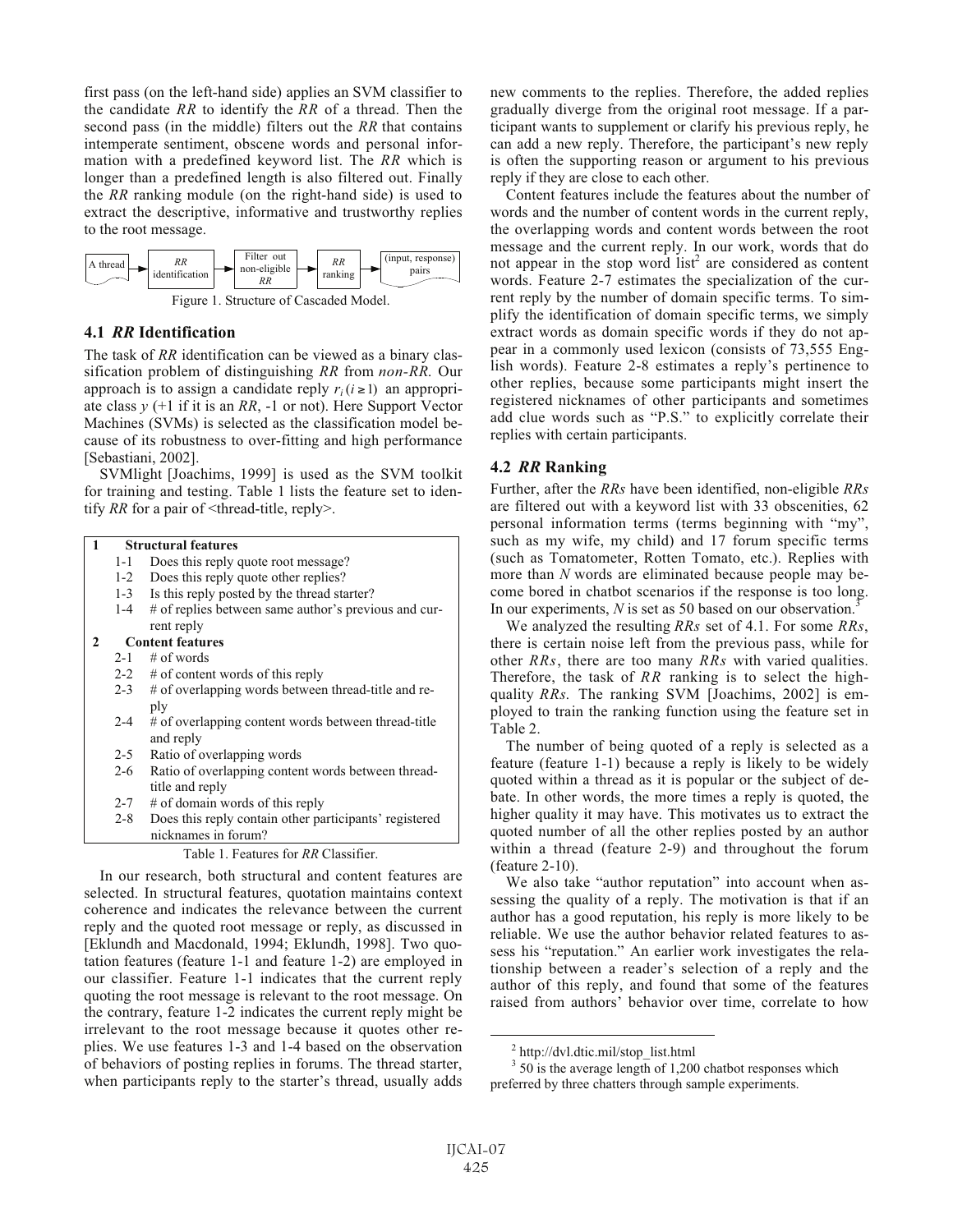likely a reader is to choose to read a reply from an author [Fiore *et al.*, 2002]. Features 2-1 to 2-7 are author behavior related features in the forum. Feature 2-8 models how many people have chosen to read the threads or replies of an author in the forum by using the measurement of the influence of participants. This is described in detail in [Matsumura *et al.*, 2002].

| 1 | Feature of the number of being quoted |                                                               |  |
|---|---------------------------------------|---------------------------------------------------------------|--|
|   | $1-1$                                 | # of quotations of this reply within the current thread       |  |
| 2 | Features from the author of a reply   |                                                               |  |
|   | $2 - 1$                               | $#$ of threads the author starts in the forum                 |  |
|   | $2 - 2$                               | # of replies the author posts to others' threads in the       |  |
|   |                                       | forum                                                         |  |
|   | $2 - 3$                               | The average length of the author's replies in the fo-         |  |
|   |                                       | rum                                                           |  |
|   | $2 - 4$                               | The longevity of participation                                |  |
|   | $2 - 5$                               | # of the author's threads that get no replies in the fo-      |  |
|   |                                       | rum                                                           |  |
|   | $2 - 6$                               | # of replies the author's threads get in the forum            |  |
|   | $2 - 7$                               | $#$ of threads the author is involved in the forum            |  |
|   | $2 - 8$                               | The author's total influence in the forum                     |  |
|   | $2 - 9$                               | # of quotations of the replies that are posted by the         |  |
|   |                                       | author in current thread                                      |  |
|   |                                       | 2-10 $\#$ of quotations of all the replies that are posted by |  |
|   |                                       | the author in the forum                                       |  |

Table 2. Features for *RR* Ranking.

## **5 Experimental Results**

#### **5.1 Data for Experiments**

In our experiments, the *Rotten Tomatoes forum*<sup>4</sup> is used as test data. It is one of the most popular online discussion forums for movies and video games. The *Rotten Tomatoes forum* discussion archive is selected because each thread and its replies are posted by movie fans, amateur and professional filmmakers, film critics, moviegoers, or movie producers. This makes the threads and replies more heterogeneous, diverse, and informative.

For research purposes, the discussion records are collected by crawling the *Rotten Tomatoes Forum* over the time period from November 11, 1999 to June 15, 2005. The downloaded collection contains 1,767,083 replies from 65,420 threads posted by 12,973 distinctive participants, so there are, on average, 27.0 replies per thread, 136.2 replies per participant, and 5.0 threads per participant. The number of thread titles in question form is 16,306 (24.93%) and in statement form is 49,114 (75.07%). We use part of these discussion records in our experiments.

#### **5.2** *RR* **Identification**

To build the training and testing dataset, we randomly selected and manually tagged 53 threads from the *Rotten Tomatoes* movie forum, in which the number of replies was between 10 (min) and 125 (max). There were 3,065 replies in 53 threads, i.e., 57.83 replies per thread on average. Three human experts were hired to manually identify the relevance of the replies to the thread-title in each thread. Experts annotated each reply with one of the three labels: a) *RR*, b) *non-RR* and c) *Unsure*. Replies that received two or three *RR* labels were regarded as *RR*, replies with two or three *non-RR* labels were regarded as *non-RR*. All the others were regarded as *Unsure*.

After the labeling process, we found out that 1,719 replies (56.08%) were *RR*, 1,336 replies (43.59%) were *non-RR*, 10 (0.33%) were *Unsure*. We then removed 10 unsure replies and 60 replies with no words. We randomly selected 35 threads for training (including 1,954 replies) and 18 threads for testing (including 1,041 replies). Our baseline system used the number of replies between the root message and the responding reply [Zhou and Hovy, 2005] as the feature to classify *RRs*.

Table 3 provides the performance using SVM with the feature set described in Table 1.

| Feature set | Precision | Recall | F-score |
|-------------|-----------|--------|---------|
| Baseline    | 73.24%    | 66.86% | 69.90%  |
| Structural  | 89.47%    | 92.29% | 90.86%  |
| Content     | 71.80%    | 85.86% | 78.20%  |
| A11         | 90.48%    | 92.29% | 91.38%  |

Table 3. *RR* Identification Result.

With only the structural features, the precision, recall and f-score reached 89.47%, 92.29%, and 90.86%. Content features, when used alone, the precision, recall and f-score are low. But after adding content features to structural features, the precision improved by 1.01% while recall stayed the same. This indicates that content features help to improve precision.

| Root message                                                       |  |  |  |  |
|--------------------------------------------------------------------|--|--|--|--|
| <b>Title:</b> Recommend Some Westerns For Me?                      |  |  |  |  |
| <b>Description:</b> And none of that John Wayne sh <sup>*</sup> t. |  |  |  |  |
| The Wild Bunch It's kickass is what it is.<br>$\mathcal{I}$ .      |  |  |  |  |
| Once Upon a Time in the West<br>2.                                 |  |  |  |  |
| Does Dances With Wolves count as a western? Doesn't<br>3           |  |  |  |  |
| matter, I'd still recommend it.                                    |  |  |  |  |
| 4. White Comanche This masterpiece stars                           |  |  |  |  |
| 5. Here's some I'm sure nobody else                                |  |  |  |  |
| 6. for Dances with Wolves.                                         |  |  |  |  |
| : understands he's a minority here:<br>7.                          |  |  |  |  |
| Open Range is really good. Regardless<br>8.                        |  |  |  |  |
| One of the best films I've ever seen.<br>9.                        |  |  |  |  |
| 10. The Good the Bad and the Ugly                                  |  |  |  |  |

Figure 2. A Sample of *RRs*.

Figure 2 presents some identified *RRs* listed in chronological order for the root message with the title, "*Recommend Some Westerns For Me?*" and description for the title, "*And none of that John Wayne sh\*t.*".

## **5.3 Extract High-quality** *RR*

To train the ranking SVM model, an annotated dataset was required. After the non-eligible *RRs* were filtered out from

<sup>4</sup> http://www.rottentomatoes.com/vine/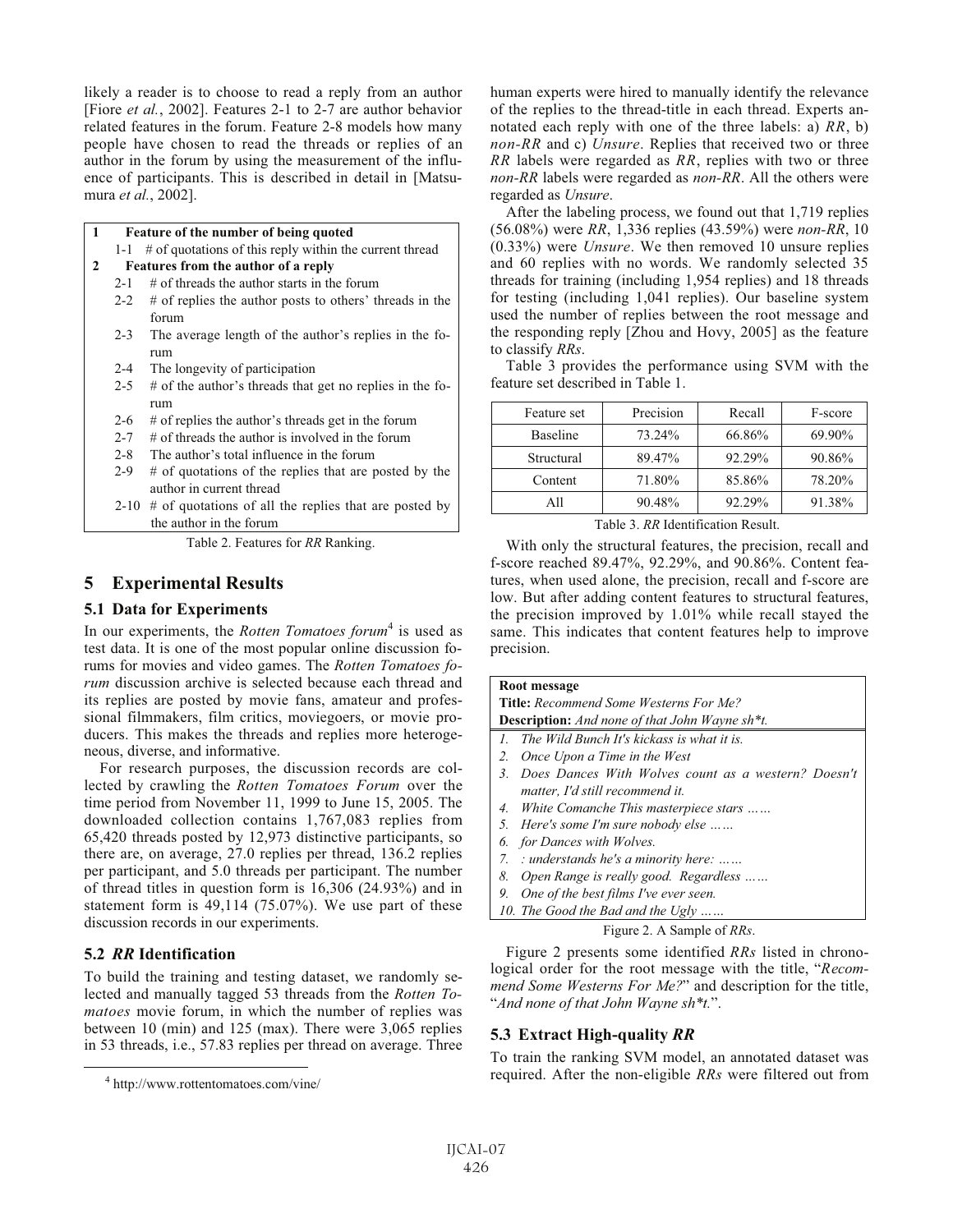the identified *RRs*, three annotators labeled all of the remaining *RRs* with three different quality ratings. The ratings and their descriptions are listed in Table 4.

| Rating      | Description                                                                    |
|-------------|--------------------------------------------------------------------------------|
| Fascinating | This reply is informative and interesting, and<br>it is suitable for a chatbot |
| Acceptable  | The reply is just so-so but tolerable                                          |
| Unsuitable  | This reply is bad and not suitable for a chat-<br>bot                          |

Table 4. *RR* Rating Labels.

After the labeling process, there were 568 (71.81%) *fascinating RRs*, 48 (6.07%) *acceptable RRs*, and 175 (22.12%) *unsuitable RRs* in the 791 *RRs* of the 35 training threads. And in the 511 *RRs* of the 18 test threads, there were 369 (72.21%) *fascinating RRs*, 25 (4.89%) *acceptable RRs*, and 117 (22.90%) *unsuitable RRs*.

We used mean average precision (MAP) as the metric to evaluate *RR* ranking. MAP is defined as the mean of average precision over a set of queries and average precision  $(AvgP_i)$  for a query  $q_i$  is defined as:

$$
AvgP_i = \sum_{j=1}^{M} \frac{p(j)^* pos(j)}{number \ of \ positive \ instances}
$$

where *j* is the rank, *M* is the number of instances retrieved, *pos*(*j*) is a binary function to indicate whether the instance in the rank *j* is positive (relevant), and  $p(j)$  is the precision at the given cut-off rank *j*.

The baseline ranked the *RRs* of each thread by their chronological order. Our ranking function with the feature set in Table 2 achieved high performance (MAP score is 86.50%) compared with the baseline (MAP score is 82.33%). We also tried content features such as the cosine similarity between an *RR* and the root message, and found that they could not help to improve the ranking performance. The MAP score was reduced to 85.23% when we added the cosine similarity feature to our feature set.

#### **5.4 Chat Knowledge Extraction with Proper** *N* **Setting**

The chat knowledge extraction task requires that the extracted *RRs* should have high quality and high precision. After we got the ranked *RRs* of each thread, the Top-*N RRs* were selected as chatbot responses. The baseline system just selected Top-*N RRs* ranked in chronological order. Figure 3 shows the comparison of the performances of our approach and the baseline system at different settings of *N*.

Figure 4 shows the Top-*N* (*N*=6, *N* can be adjusted to get proper equilibrium between quantity and quality of *RRs* when extracting chatbot knowledge) *RRs* after ranking the *RRs* in Figure 2. As an instance, we uniformly extracted Top-6 high-quality *RRs* from each thread. Altogether 108 <thread-title, reply> pairs were generated from 18 threads. Among these extracted pairs, there were 97 fascinating pairs and 11 wrong pairs, which showed that 89.81% of the extracted chatbot knowledge was correct.





Figure 4. Top-6 *RRs*.

#### **6 Comparison with Related Work**

Previous works have utilized different datasets for knowledge acquisition for different applications. Shrestha and McKeown [2004] use an email corpus. Zhou and Hovy [2005] use Internet Relay Chat and use clustering to model multiple sub-topics within a chat log. Our work is the first to explore using the online discussion forums to extract chatbot knowledge. Since the discussions in a forum are presented in an organized fashion within each thread in which users tend to respond to and comment on specific topics, we only need to identify the *RRs* for each thread. Hence, the clustering becomes unnecessary. Furthermore, a thread can be viewed as  $\leq$ input, response> pairs, with the same structure of chat template of a chatbot, making a forum better suited for the chatbot knowledge extraction task.

The use of thread title as input means that we must identify relevant replies to the root message (*RRs*), much like finding adjacent pairs (APs) in [Zhou and Hovy, 2005] but for the root message. They utilize AP to identify initiating and responding correspondence in a chat log since there are multiple sub-topics within a chat log, while we use *RR* to identify relevant response to the thread-title. Similarly, we apply an SVM classifier to identify *RRs* but use more effective structural features. Furthermore, we select high-quality *RRs* with a ranking function.

Xi *et al.* [2004] use a ranking function to select the most relevant messages to user queries in newsgroup searches, and in which the author feature is proved not effective. In our work, the author feature also proves not effective in identifying relevant replies but it is proved effective in selecting high-quality *RRs* in *RR* ranking. This is because irrelevant replies are removed in the first pass, making author features more salient in the remaining *RRs*. This also indi